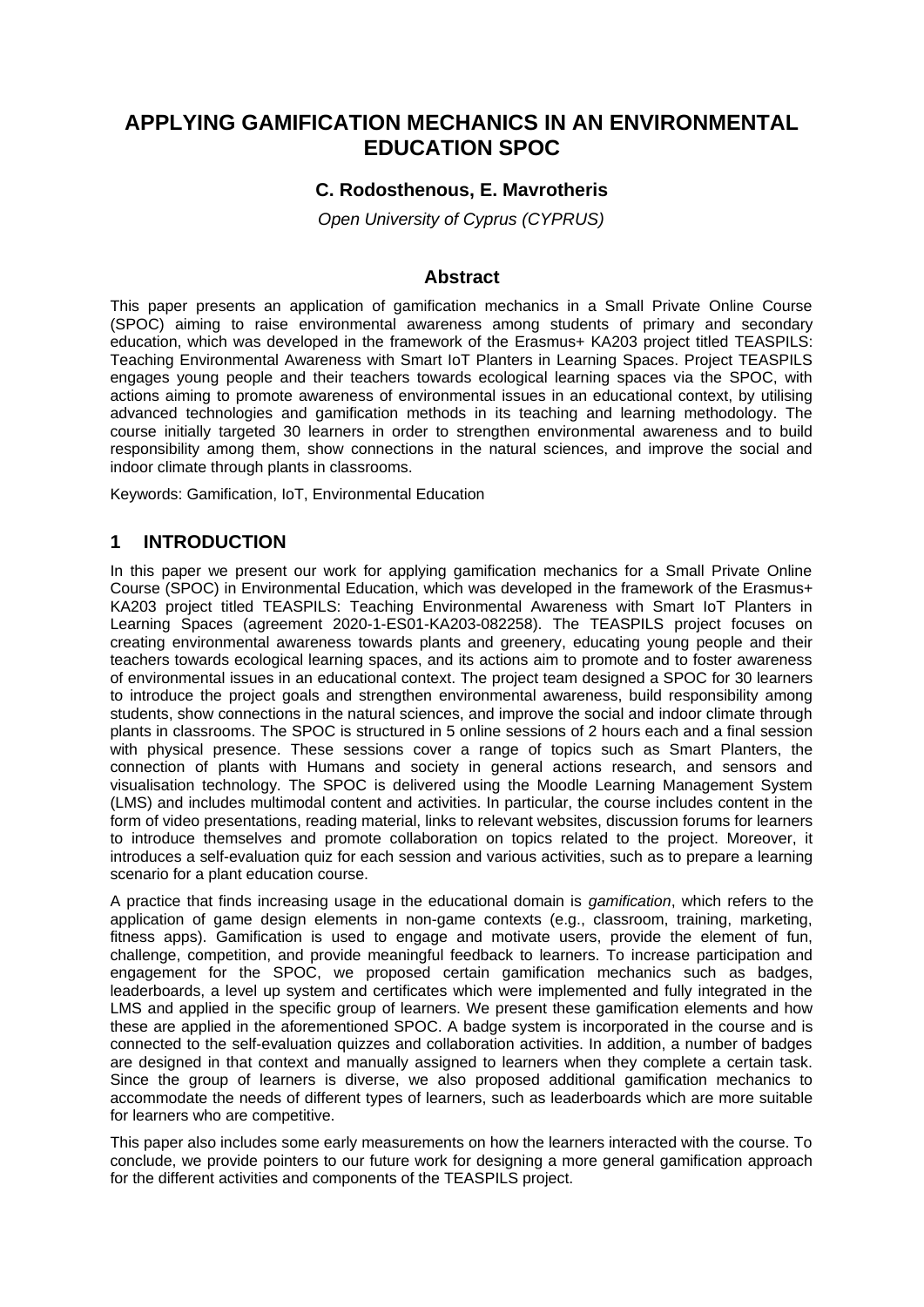## **2 COURSE DESIGN AND THE ELEARNING PLATFORM**

One of the central outputs of the project is the delivery of a Small Private Online Course (SPOC) which focuses on promoting environmental awareness using plants and ambient technologies in schools. In the first instance, the SPOC supports the participants in their tasks during the pilots. Accompanying material is provided for the participants, especially for the supervisors of the pupils (e.g. class teachers). As seen in Figure 1, a user-friendly SPOC webpage makes it easy for learners to choose a session and interact with its content as well as with other learners.

Instructions for actions in inquiry-based learning, such as plant care, are also made available in this online course, as well as instructions and guidelines on how to use the provided technology (hardware & software). Teaching materials to introduce young children to the Internet of Things (IoT) in combination with engaging with learning and ambient technologies are developed to support the exploitation by the pilot schools. In addition, the exchange within and between pilot groups can be enabled and promoted on the online platform, and direct support from the project team can be requested.

| Administration<br>$\sim$ Course administration<br><b>A</b> Unenrol me from TEASPILS                                                                                                  | "Teaching Environmental Awareness with Smart IoT Planters in<br><b>Learning Spaces"</b><br>In the project, pupils learn to take responsibility for plants by cultivating indoor plants. They carry out measurements and observations and recognise connections between plants, nature or environment<br>Target group: Educators of school classes from primary level                                                                                  |                                                                                                                               |
|--------------------------------------------------------------------------------------------------------------------------------------------------------------------------------------|-------------------------------------------------------------------------------------------------------------------------------------------------------------------------------------------------------------------------------------------------------------------------------------------------------------------------------------------------------------------------------------------------------------------------------------------------------|-------------------------------------------------------------------------------------------------------------------------------|
| Latest badges<br>You have no badges to display                                                                                                                                       | Target: Strengthening environmental awareness, building responsibility among students, showing connections in the natural sciences, improving the social and room climate through plants in classrooms<br>Duration: September 2021 till January 2022<br>Dear Teachers, Lectures and Educators! Dear Learners!                                                                                                                                         | Teaspils                                                                                                                      |
| Level up!<br>0 <sup>v</sup>                                                                                                                                                          | We appreciate your interest in our innovative teacher-training-course!<br>Here you will find all documents and tools of the TEAPILS course.<br>We would be happy, if you use this course and wish you interesting and successful experiences in the big garden of TEAPILS.<br>Announcement<br>O<br>Gamification User Type Questionnaire                                                                                                               | Co-funded by the<br>Erasmus+ Programme<br>of the European Union<br>Project No.: 2020-1-ES01-KA203-082258                      |
| 120° to go<br>Complete the Tasks for each session to get points and X<br>Level up.                                                                                                   | We invite you to complete this questionnaire to help us identify the type of user you may be in a gamified system, such as the current course you participate. The answer you will provide in the SPOC or your participation i<br>safeguard the data you provide.<br>Thank you for your time.<br><b>General Informations</b><br>Session 1: General informatio.<br>Session 4: pedagogic actions<br>Session 2: Planters<br>Session 3: Plants - Humans - | Latest announcements<br>21 Apr. 11:49<br>Christos Rodosthenous<br><b>Gamification User Type Questionnaire</b><br>Older topics |
| 堂<br>$\odot$<br>Ladder<br>Info<br>Navigation<br>$\vee$ Home<br><b>Se Dashboard</b><br>$\vee$ My courses<br>$\vee$ TEASPILS<br>> Participants<br><b>U</b> Badges<br><b>III</b> Grades | easpi<br>$\bullet$<br>Session 5 : Plants, Sensors &                                                                                                                                                                                                                                                                                                                                                                                                   | Recent activity<br>Activity since Samstag, 14 Mai 2022, 7:39<br>Full report of recent activity<br>No recent activity          |

*Figure 1: A screenshot of the TEASPILS SPOC homepage depicting the main area where learners can choose a session and interact with its content.*

The second phase of the TEASPILS project foresees the transformation of this SPOC into an unguided self-study open online course, to be released as an Open Education Resource (OER). This means the current content of the SPOC will be shared openly through an open licence and access to the course will be opened up to everyone. This online course not only serves the continued exploitation of the developed materials and methods, it also enables self-study and deep learning of the topic area. Teachers will be able to use the provided OERs in their own settings and adapt them to suit the learning needs of their students or pupils, focused on digital skills and environmental awareness.

## **2.1 Syllabus and Activities**

The SPOC is composed of 5 units/sessions, each of which includes a 2 hour synchronous lecture while the educational content is also made available to learners asynchronously. Each session is recorded and can be viewed at any time. The 5 Sessions are briefly described In the next paragraphs.

**Session 1 - General information & getting to know people:** In this session we welcome learners to the SPOC and to the TEASPILS project in general. We also explain the learning goals and the requirements for the course, i.e., tasks, procedures, expectations. In this session we expect learners to introduce themselves and to get to know each other. The presentations touch topics such as the influence of plants on learning behaviours, plants and room climate, plants and the classroom community and provide the opportunity for brainstorming on common/country-specific indoor plants.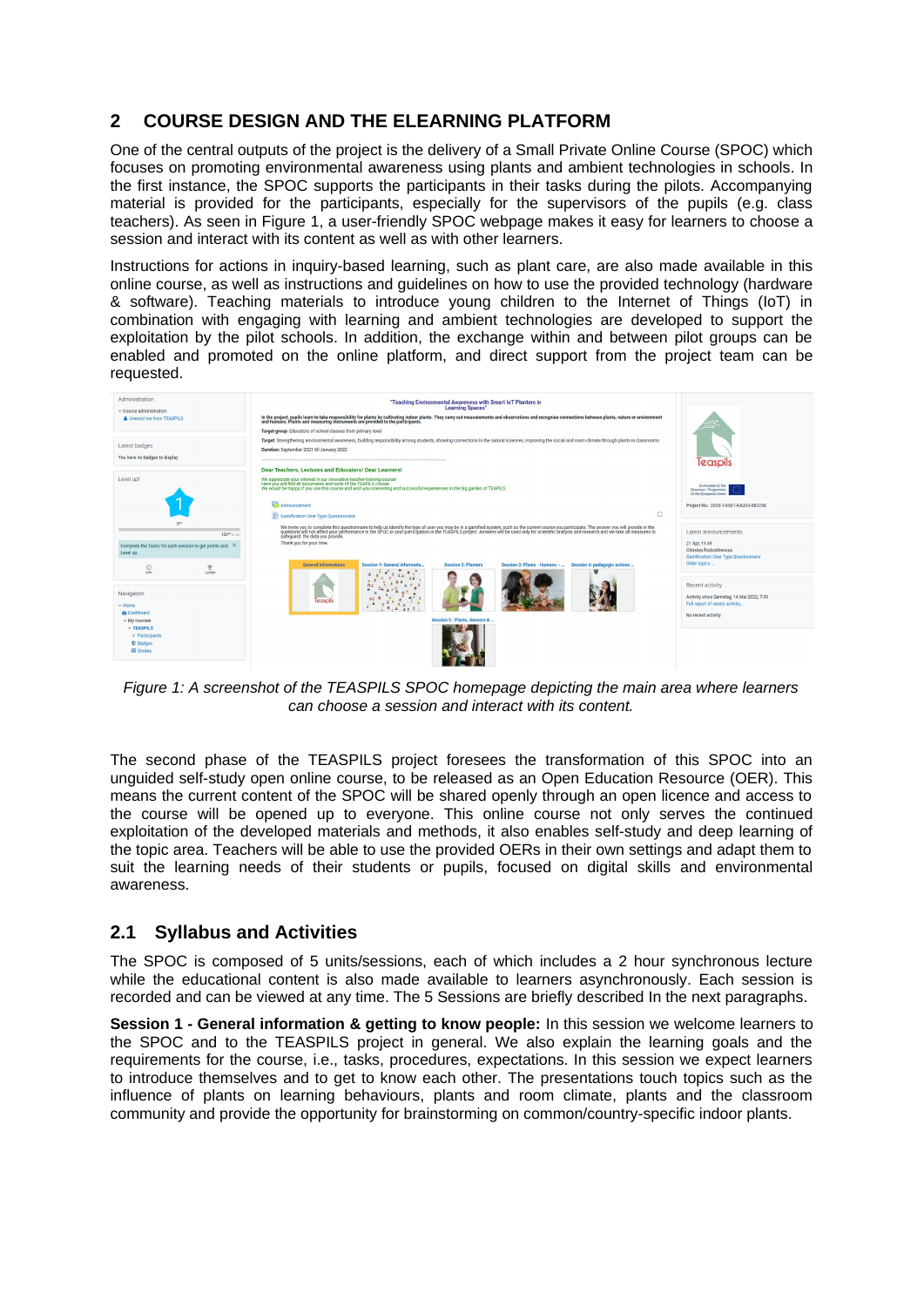<span id="page-2-0"></span>Learners are encouraged to use the course forum to introduce themselves and start a discussion on their interests. Moreover, learners are introduced to the ILDE+[1](#page-2-1) community portal where they can explore, find, and share learning activities for teaching environmental awareness.

**Session 2: Plants/plants requirements/planters:** In this session we discuss input criteria and/or work out criteria for plants in classrooms and considerations for selecting plants. This discussion extends to which plants are recommended for classrooms and initiates a dialog with the participants on which rooms/classrooms in their school may be used for placing the plants. Learners are presented with recommendations for soil, watering, fertilisation, light and indoor plant care, signs of health and plant growth, and photosynthesis.

In terms of activities, learners are introduced to a "Plant Diary'' which is used to record when the plant was bought/ brought into class, the location of the plant in the classroom - light/ shade, how often it needs water and how much, and how much the plant grew in the last month. They are asked to select and buy a plant for their school/ classroom and create a 2 minute video explaining why they have chosen the specific plant and their video is uploaded to a course forum and made available to other learners for viewing it.

**Session 3: Plants - Humans – Society:** In this session we discuss the influence of plants on humans and society, focusing on generating awareness of the meta-physical impact of plants on humans and society, and providing ideas for learning activities based around human-plant relationships. In addition, we present possible threats to plants, biodiversity and Sustainable Development Goals (SDGs).

Learners are asked to answer a questionnaire to prepare for Session 4 of the SPOC. In case some learners did not complete the activity of buying a plant in Session 3, they are asked to do so.

**Session 4: Pedagogic action research:** In this session we reflect on the teaching-learning goals and their circumstances. We analyse the answers from the questionnaire, and we discuss inquiry-based and exploratory learning. During this session we also present research and Citizen Science possibilities and discuss the development of teaching-learning settings.

**Session 5: Planters, sensors and visualisation technology:** In this last session we discuss sensors and measurement technologies, providing information on handling sensors and main issues for handling parameters. This session focuses on sensor data for learning activities, dashboards, and more specifically the TEASPILS dashboard.

Learners are presented with learning activities using the data visualization dashboard and they are asked how the dashboard could be used in different learning activities, providing the means for a brainstorming & sharing of ideas activity.

It is noted that gamification mechanics are built within all Sessions' activities in ways that encourage the participants to increase their engagement and their understanding of the underlying materials. Participants who complete the SPOC activities will also attend (in physical presence) a workshop where we will discuss and exchange experiences on the project and walk through the design of learning activities.

## **2.2 SPOC and Content Design**

To host the SPOC, the project team setup a course on the Moodle Platform. That course is not accessible by everyone, but only from the SPOC participants which were selected by each of the participating institutions. Each member of the project team was responsible for a section of the SPOC, its contents and its activities. The layout of the course comprises six sections, one section for each session and an always visible section which includes general information on the SPOC and an area for announcement forums and questionnaires. To present a unified output to all sessions, the project team decided to use the following design: 1) At the start of each section the tasks and objectives of the session are visible along with the syllabus, 2) Next, comes the educational material in the form of presentations, videos, and useful links, 3) Following are the activities for the particular session, and 4) the self-evaluation activity.

For preparing the content, presentation templates created by the project team were used. All presentations were converted to pdf files and uploaded to the corresponding section. Tasks and activities were materialised using either a forum type activity in Moodle which allows collaboration or a quiz type of activity.

<span id="page-2-1"></span>[<sup>1</sup>](#page-2-0) https://ildeplus.upf.edu/teaspils/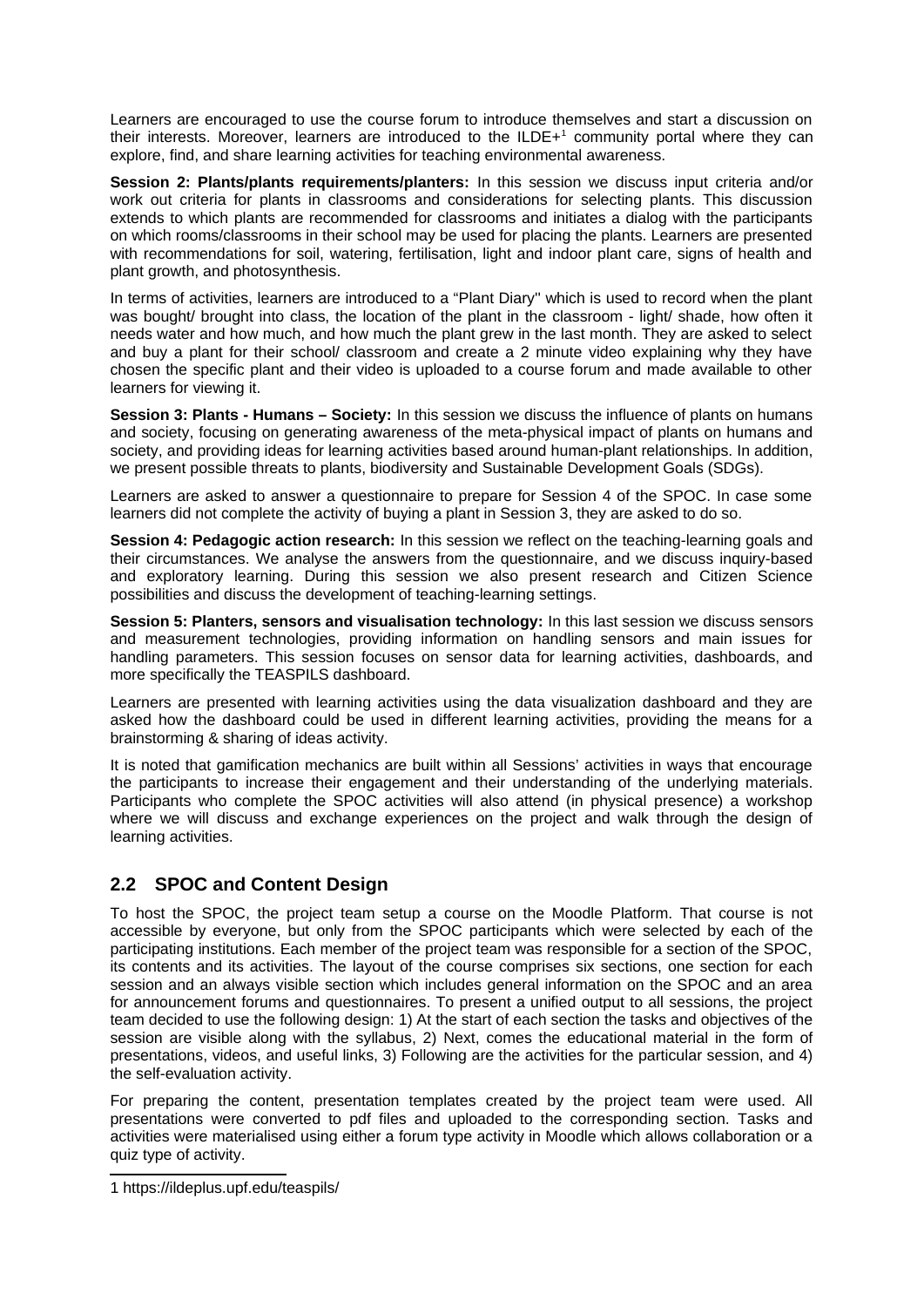After each Session, a self-assessment quiz was provided to allow learners to identify their progress. These quizzes included questions relevant to the presentations and content of the particular session. Each quiz could be attempted unlimited times and the highest grade of these attempts was recorded. The quiz activity was marked as complete when the learner achieved 50% of the required score.

# **3 APPLYING GAMIFICATION MECHANICS IN THE SPOC**

Gamification [1,2,3] is the process of applying game design elements in non-game contexts (e.g., classroom, training, marketing, fitness apps) with the purpose to engage and motivate users towards a task, by providing the element of fun, challenge, and competition. Current research has shown that gamification is indeed a good approach in the educational domain [4,5] as long as it is focused on the specific learning needs of the learners. In line with these results, the TEASPILS project will develop a gamification framework to utilise digital sensor evidence for pedagogic environmental awareness purposes. Gamification has been used as a pedagogic strategy for student engagement for some time, and it is the objective of this work package to integrate this into the TEASPILS pedagogic model, especially the collected datasets from the various ambient technologies and sensors offer themselves for devising quantitative gaming strategies, such as leaderboards, points, levels and other comparative competitions between plants, pupils and at inter-school level.

Gamification in TEASPILS aims to make sensor data and the use of technology in plant care interesting and engaging also to younger pupils (primary level). Gaming theory will be used to create a framework of pedagogic models that can be used in environmental teaching activities. The output is divided into two timelines: At the outset of the project, based on the equipment used and the teaching materials being developed, a first plan to integrate gamification elements in the pilot study will be generated and implemented. This also contains a personal dashboard based on learning analytics from the evolving datasets. The second phase is started as a follow-up to the pilots and evaluation. It will generate a theoretical framework based on the analysis of the experiences with learning analytics from the pilots and its pedagogical usage. This framework will be consolidated into an Open Online Course as a sustainable pedagogic model including assessment models to outlive the project period and inform future adoptions.

In this work, we present the gamification mechanics chosen for the SPOC and how these are applied in the Moodle eLearning platform used to increase the engagement and participation of the learners on the SPOC. The objective of the gamification approach used is to increase the participation of learners to the activities of the SPOC and to the delivered content throughout the duration of the course and not only within the 2 hours per session for synchronous learning.

The application of gamification in the SPOC approaches learners using a badge system where learners are awarded a badge when they complete all tasks and self-evaluation quizzes of a session, a point system where learners acquire points for performing certain tasks in the SPOC, a leaderboard and a level up system which are directly connected to the point system and provides learners the means to compete with other learners on getting higher in the leaderboard and getting to a higher level. This is in line with similar approaches used by others in the field [6,7]. Moreover, at the end of the course and when all conditions are met, i.e., a learner gets all session badges, learners receive a certificate of completion.

# **3.1 The Badge System**

To implement the badges we used Moodle integrated badge system and provided a set of completion conditions for the activities. There are seven badges available, five of which correspond to one badge per session and two badges which are awarded when certain activities are completed at the eLearning platform. In Table 1 we present all the badges available and the conditions for awarding them.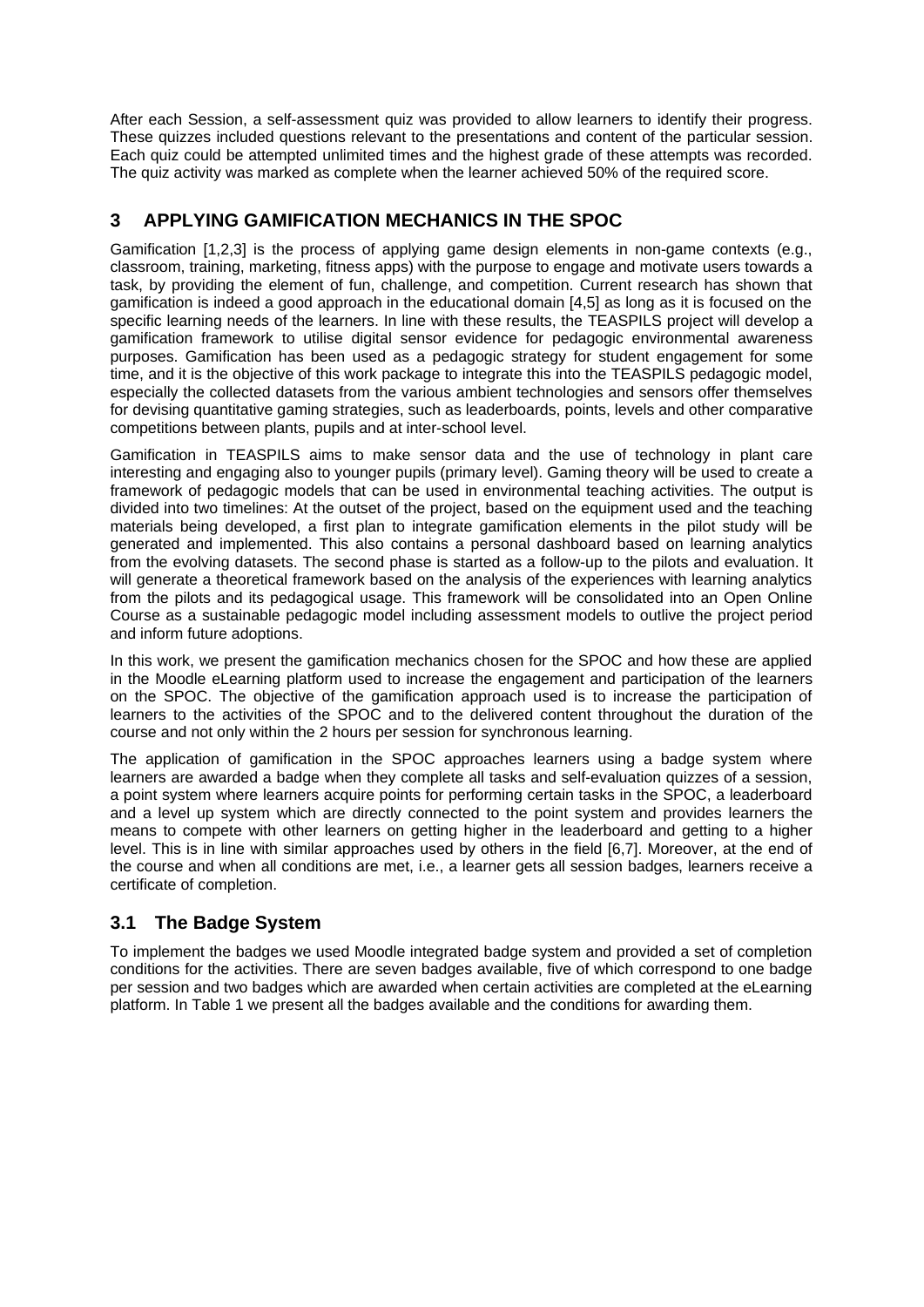| <b>Badge</b>                                          | <b>Title</b>                | <b>Conditions</b>                                                                                                                                                                                                         |  |
|-------------------------------------------------------|-----------------------------|---------------------------------------------------------------------------------------------------------------------------------------------------------------------------------------------------------------------------|--|
| <b>Intro to Learning</b><br><b>Spaces</b><br>easpi    | Intro to Learning Spaces    | Learners start a discussion at the<br>"Welcome and introduction" forum<br>Complete the Session 1 - Self-Assessment<br>quiz                                                                                                |  |
| <b>Planters</b>                                       | <b>Planters</b>             | Complete the Session 2 - Self-Assessment<br>quiz                                                                                                                                                                          |  |
| Plants - Humans -<br>Society                          |                             | Complete the Session 3 - Self-Assessment<br>quiz                                                                                                                                                                          |  |
| Teaspi                                                | Plants - Humans - Society   | Answer the Preparation for Session 4<br>Questionnaire                                                                                                                                                                     |  |
| <b>Inspired by Citizen</b><br><b>Science</b><br>easpi | Inspired by Citizen Science | Complete the Session 4 - Self-Assessment<br>quiz                                                                                                                                                                          |  |
| Dashboards in my<br>teaching<br>easpi                 | Dashboards in my teaching   | Complete the Session 5 - Self-Assessment<br>quiz                                                                                                                                                                          |  |
| <b>Activity Platform</b><br>User<br>easpi             | Activity platform user      | Manually awarded to participants who<br>register to the ILDE+ platform and view the<br>activities already shared by other learners.<br>Learners also need to add a comment at<br>least to one of the existing activities. |  |
| <b>Classroom Plant</b><br>Shopper<br>easpil           | Classroom-plant Shopper     | Automatically awarded to participants who<br>buy a plant and post the reasons they<br>chose the particular plant in the forum.                                                                                            |  |

*Table 1. A detailed presentation of the badges available to learners of the TEASPILS SPOC.*

To automatically award a badge we use the Moodle activity completion feature and choose the criteria, i.e, a forum post, a minimum grade achieved on a quiz, etc.

## **3.2 The Point System - Leaderboard and Levels**

Another popular game mechanic is the use of points. Learners get points when they successfully complete certain tasks. In the TEASPILS SPOC we used such a system based on the "Level Up!"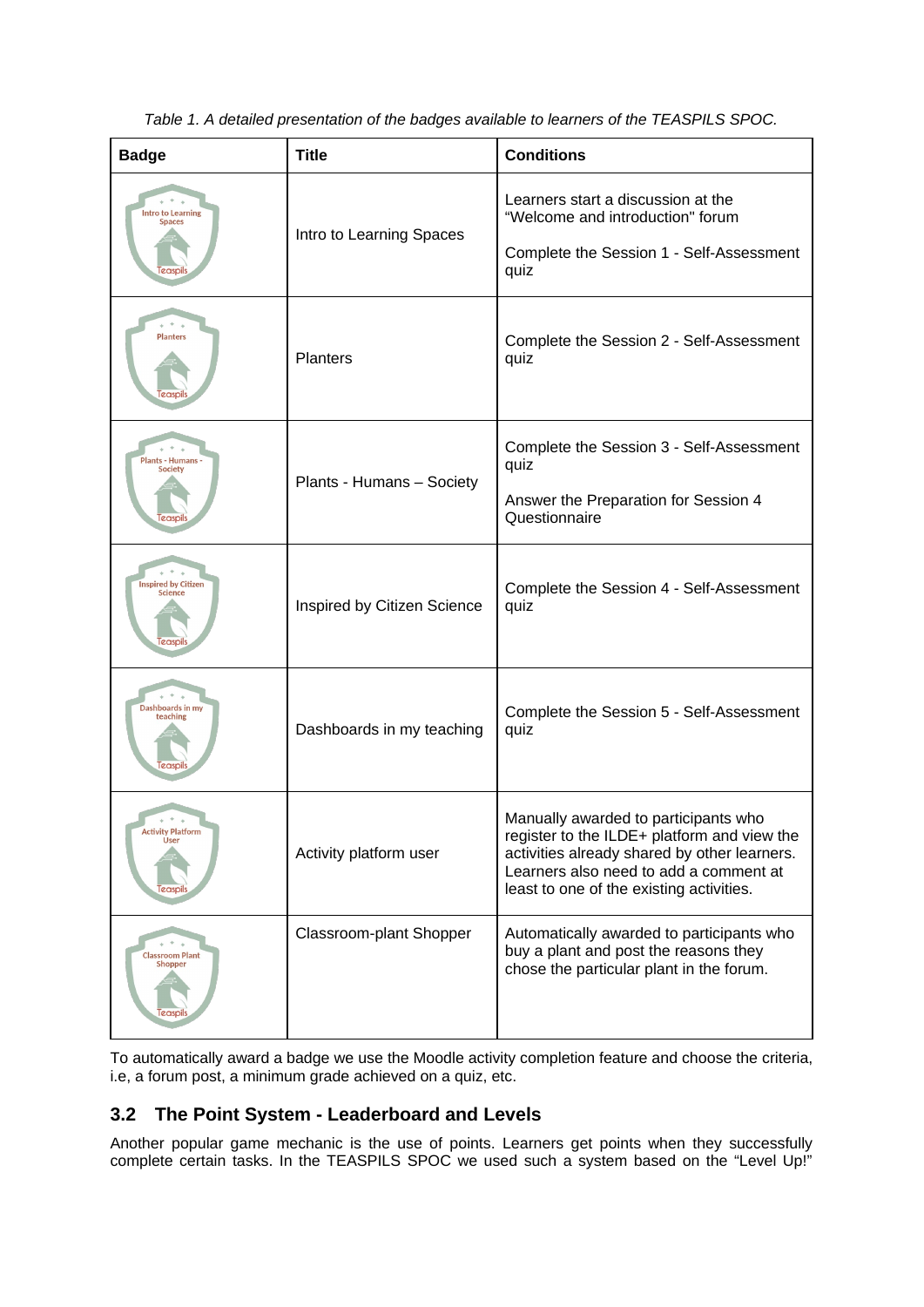<span id="page-5-0"></span>plugin<sup>[2](#page-5-1)</sup>. For the purposes of the SPOC we setup the system for 10 Levels and each learner moves up a level when they reach a predetermined level of points. Learners get points for logging into the platform, viewing content and completing tasks using Moodle activities. The number of points given are chosen based on the importance of the task. For example, completing an activity gives more points than just logging to the platform.

This plugin also allows learners to view their individual points and level, and also have access to the leaderboard where they can compare their achievements with those of other learners. In Figure 2, we present both the leaderboard (left) and the "Level Up!" block (right). The leaderboard presents the level of each user, the number of points accumulated and a progress bar depicting the number of points required to move to the next level.



*Figure 2. A screenshot of the leaderboard (left) and the "Level Up!" block (right).*

## **3.3 Activity Statistics**

The SPOC was available to learners from September 2021 to January 2022. Thirty participants registered for the course during that period. In this section we present some statistics on the selfassessment quizzes and other activities related to the gamification approach we integrated to the course, based on the current contributions by learners.

In Table 2 we present the number of unique and total attempts, the average grade of first attempts and the average grade of highest graded attempts per self-assessment quiz.

| Table 2. In this table we present the number of unique and total attempts, the average grade of first |  |  |  |
|-------------------------------------------------------------------------------------------------------|--|--|--|
| attempts and the average grade of highest graded attempts per self-assessment quiz of the SPOC.       |  |  |  |

| <b>Session</b> | <b>Unique attempts</b> | <b>Total attempts</b> | Average grade of<br>first attempts | Average grade of highest<br>graded attempts |
|----------------|------------------------|-----------------------|------------------------------------|---------------------------------------------|
|                | 26                     | 40                    | 70.44%                             | 81.61%                                      |
| 2              | 23                     | 41                    | 84.82%                             | 91.63%                                      |
| 3              | 22                     | 34                    | 80.57%                             | 87.05%                                      |
| 4              | 10                     | 16                    | 81.67%                             | 86.93%                                      |

<span id="page-5-1"></span>[2](#page-5-0) https://moodle.org/plugins/block\_xp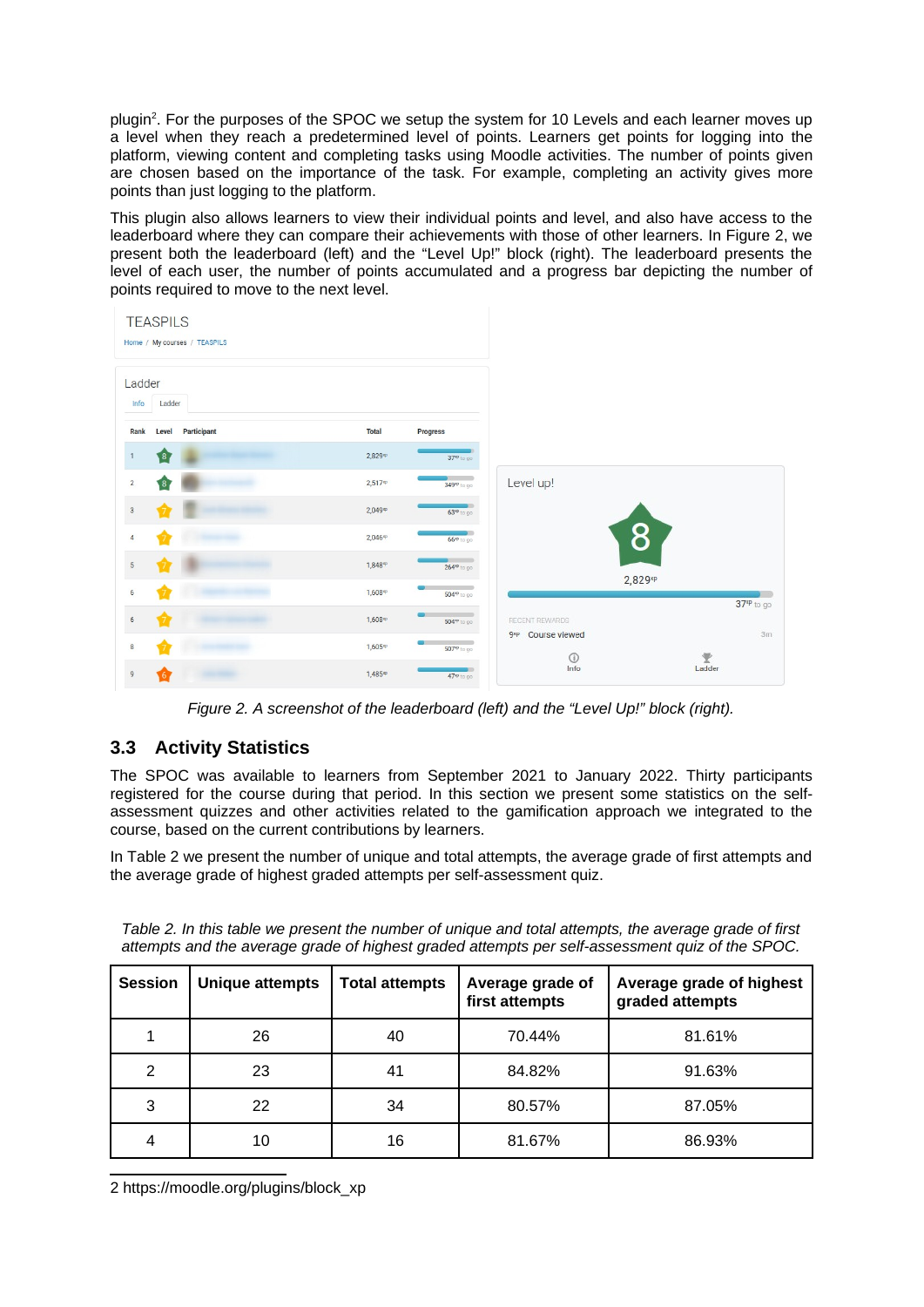|  | -- | ∸∽ | 8.08%<br>רה | 86.92% |
|--|----|----|-------------|--------|
|--|----|----|-------------|--------|

On average, approximately 19 learners attempted each quiz achieving an average grade on the first attempt of 80.12% and an average grade of the highest graded attempt of 86,83%.

For the other forum based activities we recorded the number of participants who initiated a discussion (forum post). For the first activity where learners were asked to introduce themselves to the community 17 posts/discussions were recorded. For the "My plant" activity where learners were asked to present the plant they bought we recorded 12 posts/discussions.

In terms of badges, the "Intro to Learning Spaces" badge of Session 1 was awarded to 14 learners (~47%), the "Planters" badge of Session 2 was awarded to 23 learners (~77%), the "Plants - Humans – Society" badge of Session 3 was awarded to 15 learners (50%), the "Inspired by Citizen Science" badge of Session 4 was awarded to 10 learners (~33%), and the "Dashboards in my teaching" badge of Session 5 was awarded to 13 learners (~43%). The "Classroom-plant Shopper" which is linked to the "My Plant" activity was awarded to 12 learners (40%).

From the "Level Up!" plugin we present the number of participants per level (see Figure 3) from the SPOC. 60% of the participants reached level 5 and above



**Number of learners per level** 

*Figure 3. A pie chart of the number of participants per level. Data acquired from the "Level Up!" Moodle plugin.*

### **3.4 Gamification User-Types**

An important element in choosing the correct gamification mechanics for the SPOC is to identify which elements are appropriate for each type of user. Marczewski's user type hexad [8] is a gamification user types model that attempts to map a user's personality to a design element. Based on Marczewski's user-type hexad, there are 6 types of users: 1) **Socialisers** who are motivated by relatedness and want to interact with others and create social connections, 2) **Free Spirits** who are motivated by autonomy and self-expression and they are more interested on creating and exploring a system, 3) **Achievers** who are are looking to learn new things and improve themselves and need challenges to overcome, 4) **Philanthropists** who are not interested in rewards but are motivated by purpose and meaning, 5) **Players** who are motivated by Rewards, and 6) **Disruptors** who are motivated by change and are interested in finding ways to disrupt a system.

An early study was performed in the SPOC using the standardised questionnaire to map the SPOC participants to their respective user type. The questionnaire was accessible to all SPOC participants to complete it. A small sample (n=9) was examined identifying the Philanthropist (n=7) as the dominant user-type, followed by Achiever (n=3), Socializer (n=2), Player (n=1) and Free Spirit (n=1). Some participants have more than one user-type based on the answers they provided in the questionnaire.

To accommodate the needs of the Philanthropist user-type gamification mechanics such as collection and trading, gifting, knowledge sharing, and administrative roles are appropriate. For the Achiever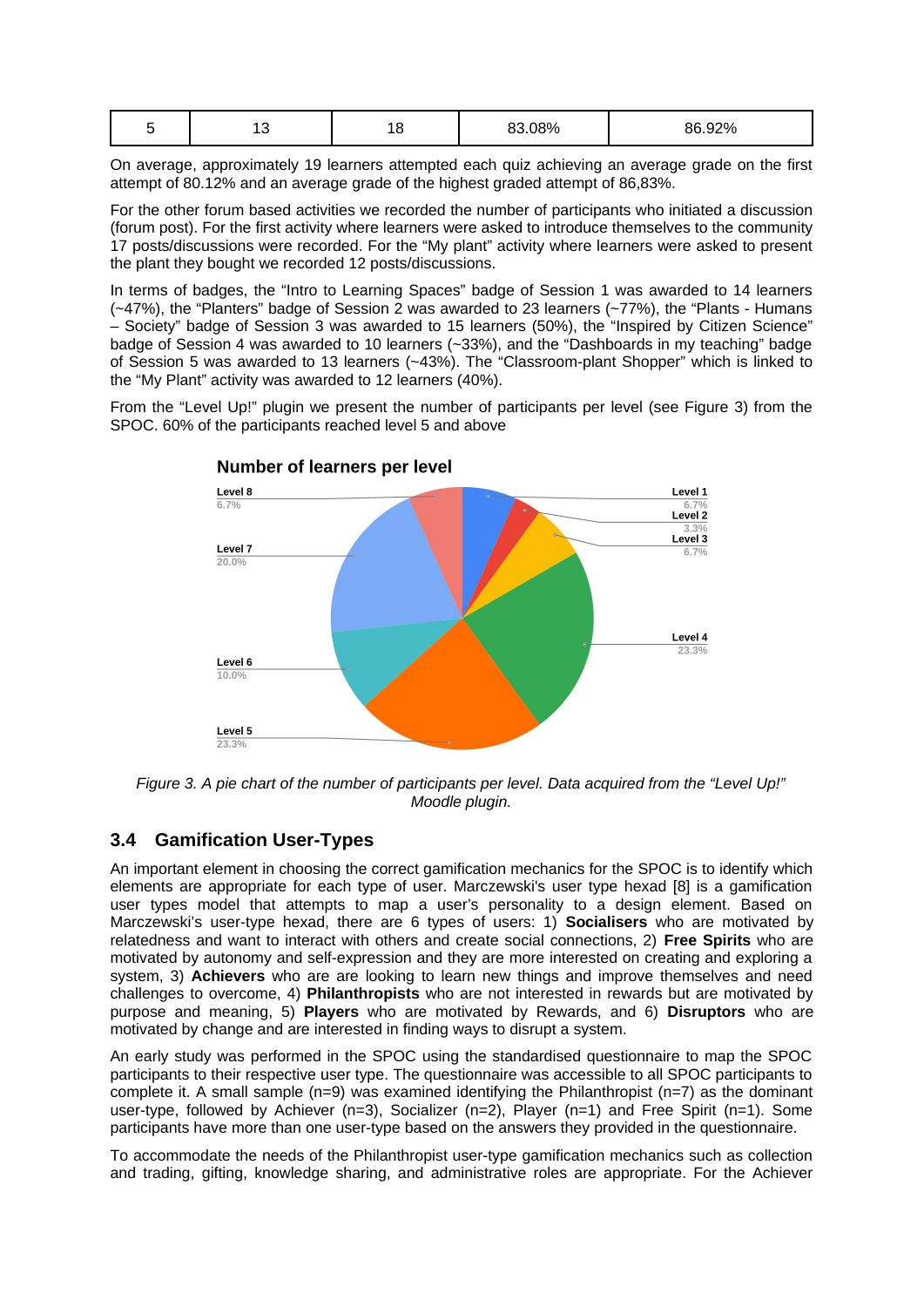user-type appropriate gamification mechanics include challenges, certificates, learning, quests, levels or progression and boss battles.

### **4 DISCUSSION, CONCLUSIONS AND FUTURE WORK**

In this work we provided a general overview of the Erasmus+ TEASPILS project which aims to build environmental awareness towards plants and greenery and educate young people and their teachers towards ecological learning spaces. More specifically, we presented our work on designing and delivering a Small Private Online Course (SPOC) in Environmental Education, using the Moodle learning management system and a number of gamification mechanics to increase participant engagement.

We presented how we designed the SPOC, the syllabus and the content available to learners, with main emphasis on the activities provided and not so much on the static content of the course. We explained that initial data and feedback from the SPOC participants indicate that the approach we took to gamify the course, appears to have a positive effect on increasing their engagement with the SPOC content, the activities and with other participants. The fact that we used several different game mechanics which are interconnected with each other, addressed the needs of more than one usertypes. Of course, the results we discuss in this work are preliminary and further investigation is needed to further examine the results of the gamification mechanics used in terms of engagement.

In the future, we plan to develop the SPOC further and release it as an OER Open Online Course in order to benefit everyone interested in learning about raising environmental awareness and about ways to incorporate the TEASPILS project outcomes to an educational context.

### **ACKNOWLEDGEMENTS**

The TEASPILS project is funded by the European Union Erasmus+ KA203 project titled TEASPILS: Teaching Environmental Awareness with Smart IoT Planters in Learning Spaces (agreement 2020-1- ES01-KA203-082258). The authors of this paper would like to acknowledge the work of all the project members who contributed to the SPOC deliverable. The project members of the team include Bernardo Tabuenca, Ariel Ortiz, Davinia Hernández-Leo, Elpiniki Margariti, Sabine Kahrer, Veronika Hager, Walter Swoboda, Wolfgang Greller, and Thomas Economou.

#### **REFERENCES**

- [1] Deterding, S., Dixon, D., Khaled, R., & Nacke, L. (2011). From game design elements to gamefulness: defining" gamification". In Proceedings of the 15th international academic MindTrek conference: Envisioning future media environments (pp. 9-15).
- [2] Hamari, J., & Lehdonvirta, V. (2010). Game design as marketing: How game mechanics create demand for virtual goods. International Journal of Business Science & Applied Management, 5(1), 14-29.
- [3] Kapp, K. M. (2012). The gamification of learning and instruction: game-based methods and strategies for training and education. John Wiley & Sons.
- [4] Caponetto, Ilaria, Jeffrey Earp, and Michela Ott. "Gamification and education: A literature review." European Conference on Games Based Learning. Vol. 1. Academic Conferences International Limited, 2014.
- [5] Putz, L. M., Hofbauer, F., & Treiblmaier, H. (2020). Can gamification help to improve education? Findings from a longitudinal study. Computers in Human Behavior, 110, 106392.
- [6] Poondej, C. and Lerdpornkulrat, T. (2020), "Gamification in e-learning: A Moodle implementation and its effect on student engagement and performance", Interactive Technology and Smart Education, Vol. 17 No. 1, pp. 56-66. https://doi.org/10.1108/ITSE-06-2019-0030